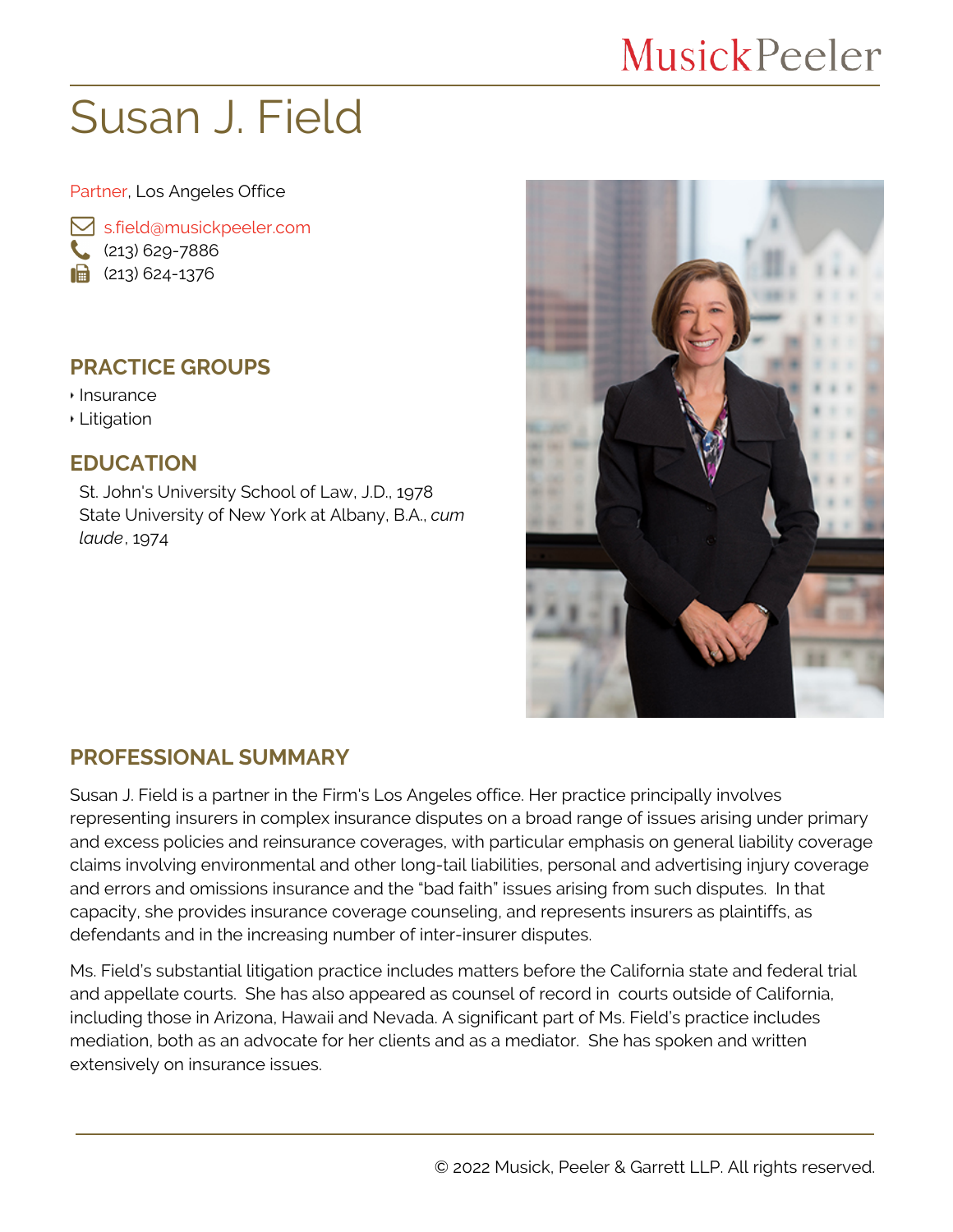#### **RECOGNITION**

Ms. Field was selected a Southern California Super Lawyer in the Insurance coverage specialty area by *Los Angeles Magazine* each year from 2007 through the present.

Ms. Field was chosen as a recipient of the Judicial Edition of 2020 AV Preeminent, for the highest rating in legal ability and ethical standards, selected by the Bar and the Judiciary. She was recipient in 2019 as well.

### **PUBLICATIONS**

#### **INSURANCE POSTINGS**

| Only the "Good Faith" Early Bird Gets the Worm<br>Rescission Repeat: Be Careful What You Ask<br>· Rescission Was On California Courts' Minds In May<br>SLAPP Happy: A String of Cases Addressing California's Anti-SLAPP Statute | 01.09.2019<br>08.14.2017<br>06.22.2017<br>08.22.2016 |
|----------------------------------------------------------------------------------------------------------------------------------------------------------------------------------------------------------------------------------|------------------------------------------------------|
| <b>INSURANCE NOTES</b>                                                                                                                                                                                                           |                                                      |
| Insurer's Duty To Pay Independent Counsel Fees Is Limited To Fees That Are<br>"Reasonably Necessary And Reasonable In Amount," And Court Applies "Genuine<br>Dispute" Doctrine To Fee Dispute                                    | 08.05.2011                                           |
| Court Applies "No Stacking" Of Primary Limits And "Horizontal Exhaustion" On<br><b>Individual Insurer Basis</b>                                                                                                                  | 06.08.2011                                           |
| Attorney-Litigants' Recovery Of Own Fees Is Limited                                                                                                                                                                              | 06.08.2011                                           |
| Administrative Adjudicative Proceeding Deemed "Suit" Where That Term Was Not<br>Defined In The Policy                                                                                                                            | 12.01.2010                                           |
| Insurer Waived Subrogation Against Treating Physician By Failing To Apportion<br>Damages In Settlement                                                                                                                           | 10.06.2010                                           |
| • Punitives of Ten Times the Compensatory Damages Held Unconstitutional                                                                                                                                                          | 04.07.2010                                           |
| ▶ Prior Publication Exclusion Barred Coverage for Trademark Infringement Claim                                                                                                                                                   | 12.15.2009                                           |
| Inquiry Notice Held Sufficient for Equitable Contribution                                                                                                                                                                        | 09.16.2009                                           |
| Supreme Court Makes "Sudden and Accidental" Pollution Exclusion Harder To Apply                                                                                                                                                  | 03.16.2009                                           |
| ↓ U.S. District Court Rules Tort Liability Does Not Exist For Breach of Reinsurance<br>Contracts                                                                                                                                 | 05.09.2008                                           |
| Insurer Had Standing To Enforce Settlement Agreements Of Claims Against Its<br>Insured, A Suspended Corporation                                                                                                                  | 08.16.2007                                           |
| An Insurer Without Prior Notice Had No Liability To Coinsurer, And A<br>Cease-And-Desist Demand Gave Notice Of A Potential Claim Under A Claims-Made<br>Policy                                                                   | 10.11.2006                                           |
| Supreme Court Decides Powerine Oil Co. v. Superior Court (Powerine II) And County<br>Of San Diego v. Ace Property & Cas. Ins. Co.                                                                                                | 09.01.2005                                           |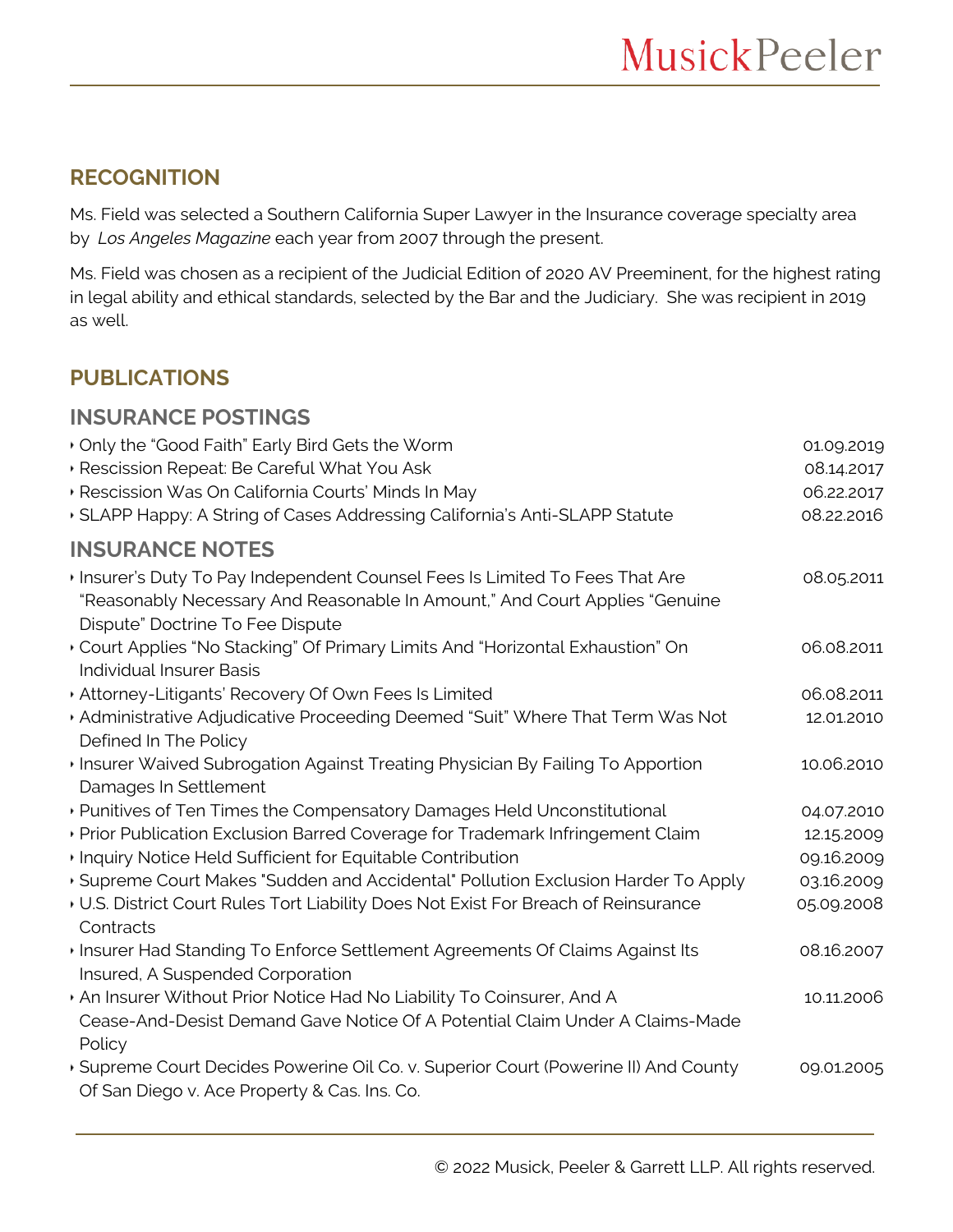| The Absolute Pollution Exclusion Applies To "Silica" Claims                                                                                                       | 06.01.2005 |
|-------------------------------------------------------------------------------------------------------------------------------------------------------------------|------------|
| <b>DECISIONS</b>                                                                                                                                                  |            |
| OneBeacon America Insurance Company v. Fireman's Fund Insurance Company                                                                                           | 08.19.2009 |
| • United States Fire Insurance Company v. Sheppard, Mullin, Richter & Hampton, 171<br>Cal.App.4th 1617 (2009)                                                     | 03.13.2009 |
| Otay Land Company v. Royal Indemnity Company, 169 Cal.App.4th 556 (2008)                                                                                          | 12.09.2008 |
| Royal Indemnity Company v. United Enterprises, Inc., 162 Cal.App.4th 194 (2008)                                                                                   | 04.23.2008 |
| Vestoil Terminals Co., Inc. v. Industrial Indemnity Company                                                                                                       | 07.11.2003 |
| · Buena Vista Mines, Inc. vs. Industrial Indemnity Company                                                                                                        | 02.28.2001 |
| San Gabriel Valley Water Company v. Hartford Accident And Indemnity Company                                                                                       | 08.09.2000 |
| <b>NEWS</b>                                                                                                                                                       |            |
| Musick, Peeler's Susan Field Named Los Angeles Business Journal Woman of<br>Influence                                                                             | 04.20.2022 |
| Seven Musick Peeler Attorneys Named to 2022 Southern California Super Lawyers<br>Lists                                                                            | 01.24.2022 |
| · Read Susan Field's latest Insurance Law Blog                                                                                                                    | 01.09.2019 |
| · Read Susan Field and Joelle Berle's latest posts on our new Insurance Blog.                                                                                     | 08.24.2017 |
| ▶ Partners Susan J. Field and Jennifer Kokes obtain unanimous arbitration opinion in<br>favor of insurer client on "related claims" issue in "Claims-Made" Policy | 11.12.2015 |
| Susan Field spoke at the ABA Construction Law Forum                                                                                                               | 09.05.2014 |
| Susan Field and Larry Tabb Speak at Lloyd's                                                                                                                       | 05.22.2013 |
| Seventeen Attorneys Designated Super Lawyers or Rising Stars for 2013                                                                                             | 02.20.2013 |
| Thirteen Partners Named Southern California Super Lawyers for 2012                                                                                                | 02.16.2012 |
| Susan Field Presents at Attorney Fees Conference                                                                                                                  | 12.08.2011 |
| Eleven Musick Peeler Partners Honored as Super Lawyers for 2011                                                                                                   | 03.02.2011 |
| ▸ Twelve Partners Selected as Southern California Super Lawyers                                                                                                   | 02.22.2010 |
| Susan Field, Lawrence Tabb and Stephen Green obtain favorable decision in conflict<br>of interest case                                                            | 03.13.2009 |
| Susan Field and Stephen Green prevail in appellate case                                                                                                           | 12.05.2008 |
| <b>EVENT</b>                                                                                                                                                      |            |
| Musick Peeler Attorneys Selected As 2020 Super Lawyers and Rising Stars                                                                                           | 06.25.2020 |

#### **ADMISSIONS & PROFESSIONAL ASSOCIATIONS**

- State Bar of California
- United States District Court for the Southern, Central, Eastern and Northern Districts of California
- United States Court of Appeal for the Ninth Circuit
- Ms. Field has been admitted pro hac vice in other jurisdictions, including Nevada and Hawaii, where